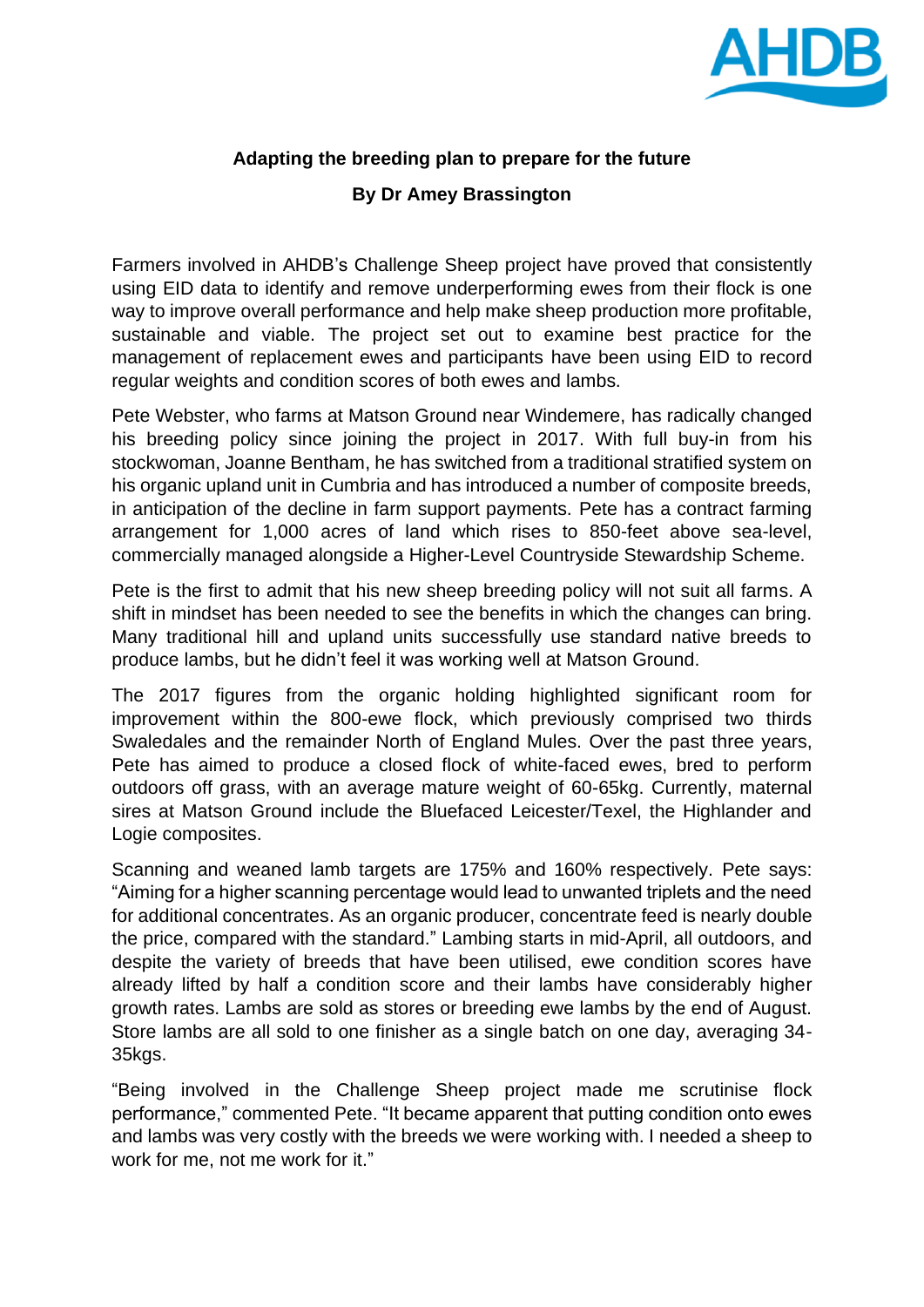

When looking at ewe longevity, Pete found they were culling too many ewes for being too thin and having poor condition scores. "If we didn't take the decision to cull these ewes at tupping we would pay for it later in the winter and through to spring." Low condition ewes were scanning lower and weaning lighter lambs, as well as needing additional concentrates and veterinary treatments.

Along with the other Challenge Sheep farmers, Pete has been using the data collected at specific time points throughout the year to inform management decisions.

Managing shearlings and older ewes in separate groups right through to weaning, ensuring the best grass is available for them, can help keep ewes in good condition throughout lactation and improve their longevity.

| <b>Factor to</b><br>consider       | <b>Decisions made at Matson Ground</b>                                                                                                                                                                                                                                                                                                                                                                                                 |
|------------------------------------|----------------------------------------------------------------------------------------------------------------------------------------------------------------------------------------------------------------------------------------------------------------------------------------------------------------------------------------------------------------------------------------------------------------------------------------|
| Ewe age                            | Currently aiming for four productive cycles, but ideally will be<br>aiming for five cycles with their new genetics.                                                                                                                                                                                                                                                                                                                    |
| <b>BCS</b> and<br>weights          | Regaining sufficient condition after weaning to achieve target<br>BCS and weight by tupping is important for productivity. Pete<br>aims for BCS of three throughout the season and a mature body<br>weight of 60-65kg by the time a ewe lambs down with her second<br>crop. Ewes that constantly perform below where their weight<br>should be will drop to the 'B' flock and may even be culled if other<br>factors are also in play. |
| <b>Barren</b>                      | Historically barren ewes are likely to be unproductive. At<br>scanning, empty ewes other than shearlings are culled.                                                                                                                                                                                                                                                                                                                   |
| <b>Mastitis</b>                    | Ewes are checked at shearing and pre-tupping. Ewes are not<br>kept if mastitis is present.                                                                                                                                                                                                                                                                                                                                             |
| Lambing<br>difficulties            | Tups are selected for ease of lambing and so lambing difficulties<br>are few and far between. Culling takes place for all prolapse ewes<br>and any extremely difficult births that have resulted in tissue<br>damage.                                                                                                                                                                                                                  |
| Feet and teeth                     | Years of selection for sound feet and teeth, culling anything that<br>needs repeated foot treatment or have poor teeth alignment.<br>Ewes who need treating for foot issues more than twice will be<br>dropped to the 'B' flock or culled depending on what the issue is.<br>Foot health culling can take place at any time of the year.                                                                                               |
| Mothering ability<br>and lactation | Poor lactation can be monitored through lamb growth rates.<br>Inability to rear lambs without one being taken off will result in<br>dropping to the 'B' flock or ultimately culling.                                                                                                                                                                                                                                                   |

Things to consider when making culling decisions: